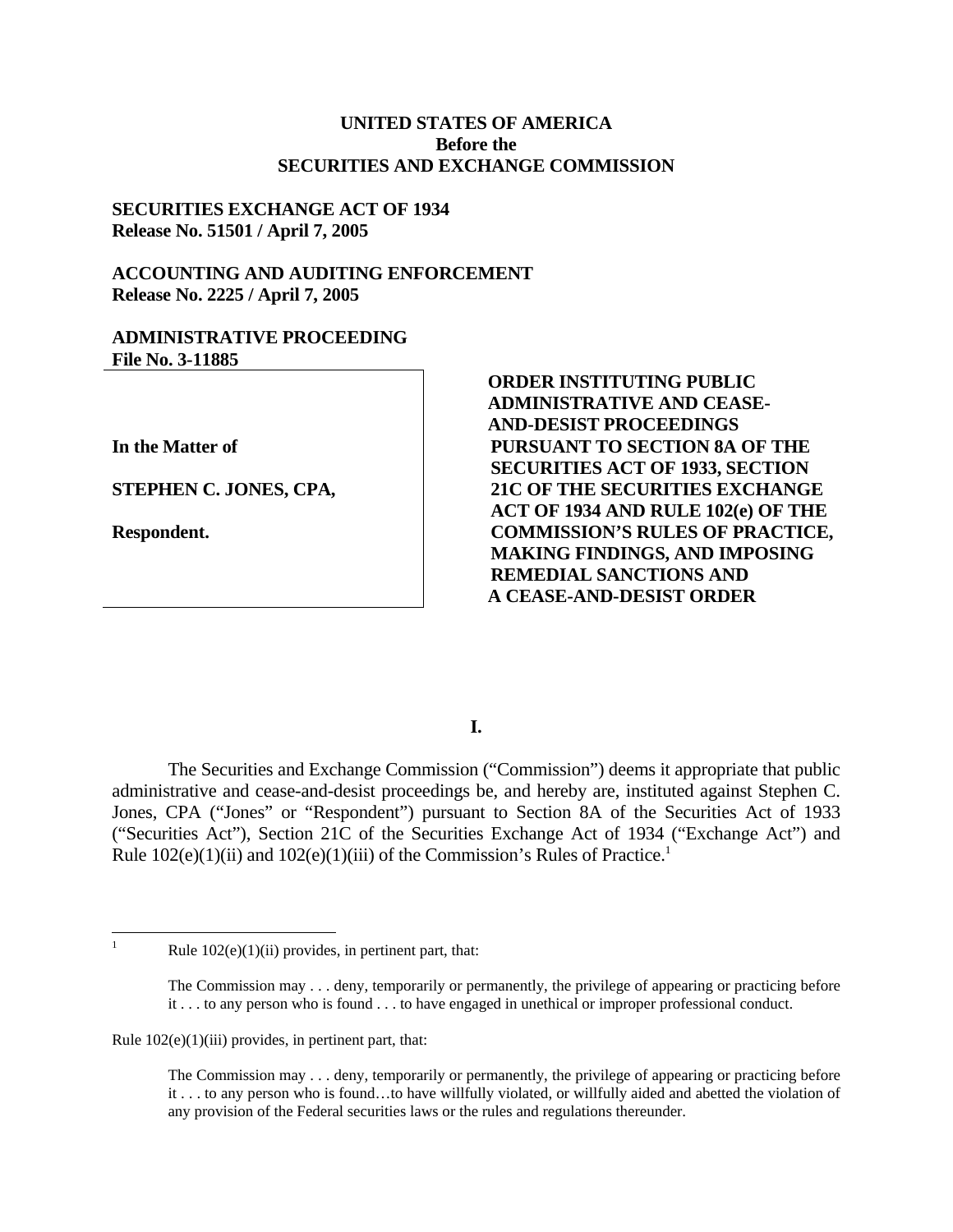In anticipation of the institution of these proceedings, Respondent has submitted an Offer of Settlement (the "Offer") which the Commission has determined to accept. Solely for the purpose of these proceedings and any other proceedings brought by or on behalf of the Commission, or to which the Commission is a party, and without admitting or denying the findings herein, except as to the Commission's jurisdiction over him and the subject matter of these proceedings, Respondent consents to the entry of this Order Instituting Public Administrative and Cease-and-Desist Proceedings Pursuant to Section 21C of the Securities Exchange Act of 1934 and Rule 102(e) of the Commission's Rules of Practice, Making Findings, and Imposing Remedial Sanctions and a Cease-and-Desist Order ("Order"), as set forth below.

### **III.**

On the basis of this Order and Respondent's Offer, the Commission finds<sup>2</sup> that:

### A. RESPONDENT

**Stephen C. Jones**, age 38, worked as a Senior Financial Reporting Manager at Dollar General Corporation ("Dollar General") from February 1998 through April 1999, as a Senior Accounting Manager at Dollar General from April 1999 through August 2000, and as the Director of Financial Planning and Analysis at Dollar General from August 2000 through April 2002. He is a resident of Kentucky. Respondent has been licensed as a Certified Public Accountant in Kentucky since 1994.

# **B. FACTS**

### **1. Under-Reporting of Freight Expenses**

a. Dollar General is a Tennessee corporation headquartered in Goodlettsville, Tennessee. Dollar General is a discount retailer of general merchandise. The company operates over 7,000 stores in 30 states. Dollar General's common stock is registered with the Commission pursuant to Section 12(b) of the Exchange Act and is listed on the New York Stock Exchange.

b. In December 1999, Dollar General employees discovered that the Company had failed to record millions of dollars in expenses relating to import freight costs associated with transporting goods from foreign countries to Dollar General (hereinafter referred to as "freight expenses"). Dollar General's accounting staff analyzed the issue and determined that Dollar

<sup>1</sup>  2 The findings herein are made pursuant to Respondent's Offer of Settlement and are not binding on any other person or entity in this or any other proceeding.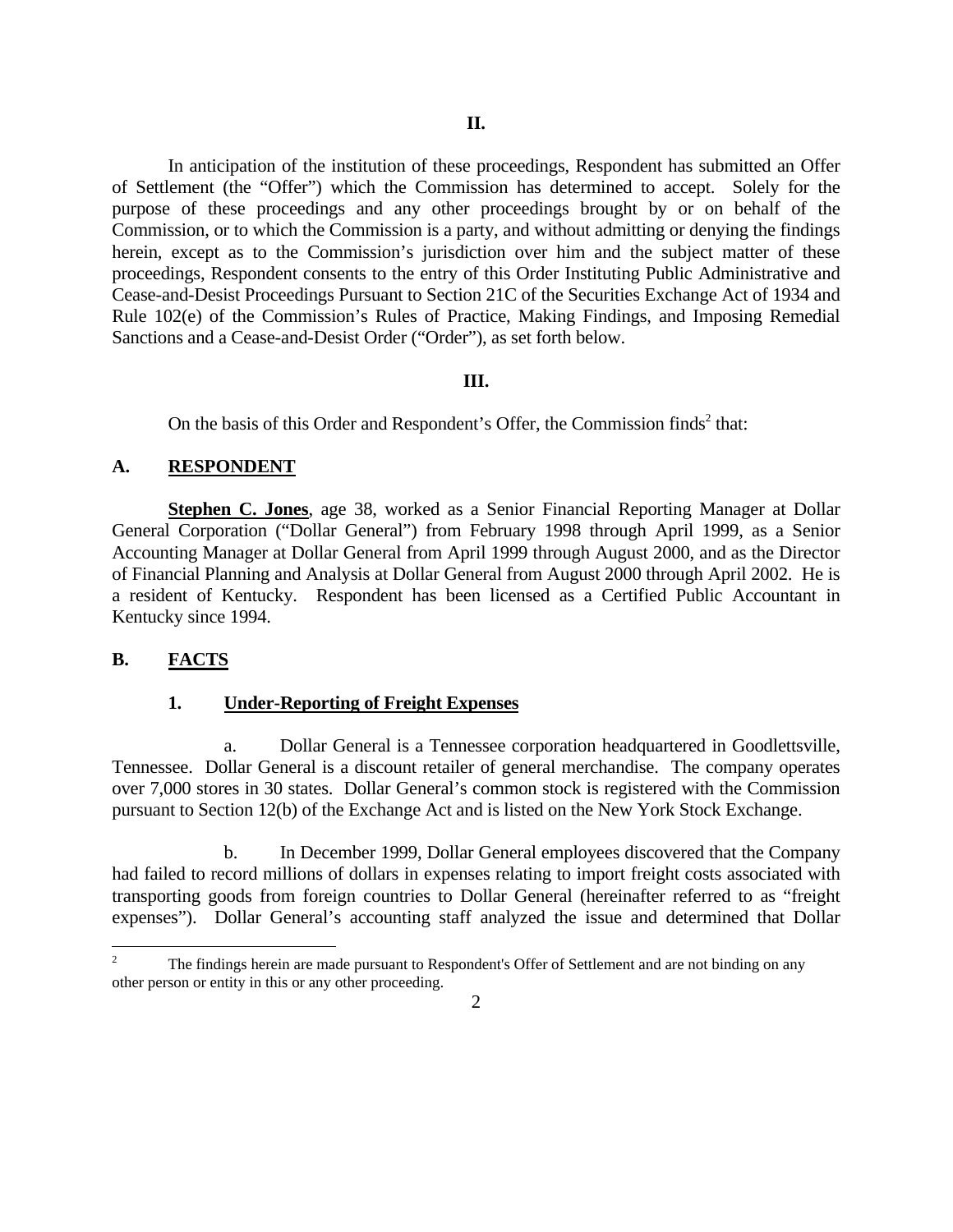General should have recognized an additional \$13.4 million in freight expenses in fiscal year 1999 and prior years. This issue was discussed in a meeting held on January 27, 2000, which was attended by Respondent.

c. Certain of Dollar General's executives collectively determined to defer the bulk of the freight expenses to fiscal year 2000, instead of recording the expenses in the correct periods (fiscal year 1999 and prior periods) as required by Generally Accepted Accounting Principles ("GAAP"). The executives knew that deferring the bulk of the expenses to fiscal year 2000 would avoid the negative impact on already announced fiscal year 1999 earnings as well as year-end bonus payments to Dollar General employees, including Respondent.

d. On or about February 2, 2000, in a meeting attended by several members of Dollar General's accounting team, including Respondent and Dollar General's Controller and its Treasurer, the Controller stated that the Company's executive management had determined to book most of the freight expenses in fiscal year 2000. During this meeting, the Treasurer expressed his view that management could be compromising their ethics by handling the expenses in that manner and that he believed Dollar General's financial statements would not be appropriately presented if the freight expenses were deferred to fiscal year 2000. Respondent and another Dollar General accountant expressed their agreement with the Treasurer.

e. The Controller directed Respondent to record the freight expenses in the following manner: (1) write off \$4 million of the freight expenses in fiscal year 1999; and (2) recognize the remaining \$9.4 million over the course of fiscal year 2000 on a monthly basis. In an attempt to hide part of the improper deferral from the Company's auditors, the Controller directed Respondent to move \$1.3 million of the \$9.4 million to the miscellaneous accrued liabilities account, widely known at Dollar General as the "Rainy Day Fund," and \$2.7 million of the \$9.4 million to corporate bank clearing accounts. Neither of these accounts had any connection to freight expenses. Respondent knew that this accounting treatment was improper, but he nevertheless followed the Controller's instructions.

f. fiscal year 1999, it would have fallen short of the analysts' expectations by two cents per share. f. Dollar General's manipulation of the freight expenses resulted in an overstatement of Dollar General's fiscal year 1998 pre-tax income by \$5.9 million and its fiscal year 1999 pre-tax income by \$3.7 million, with corresponding understatements in the Company's fiscal year 2000. By deferring the freight expenses, Dollar General met certain targets. For example, if the freight expenses had been recognized in fiscal year 1999 as required by GAAP, bonuses for Dollar General executives and employees, including Respondent, would have been lower. Further, the deferment enabled Dollar General to meet analysts' expectations for its earnings per share for fiscal year 1999. If Dollar General had recognized the freight expenses in The freight expense deferment devised by others and implemented by Respondent and others was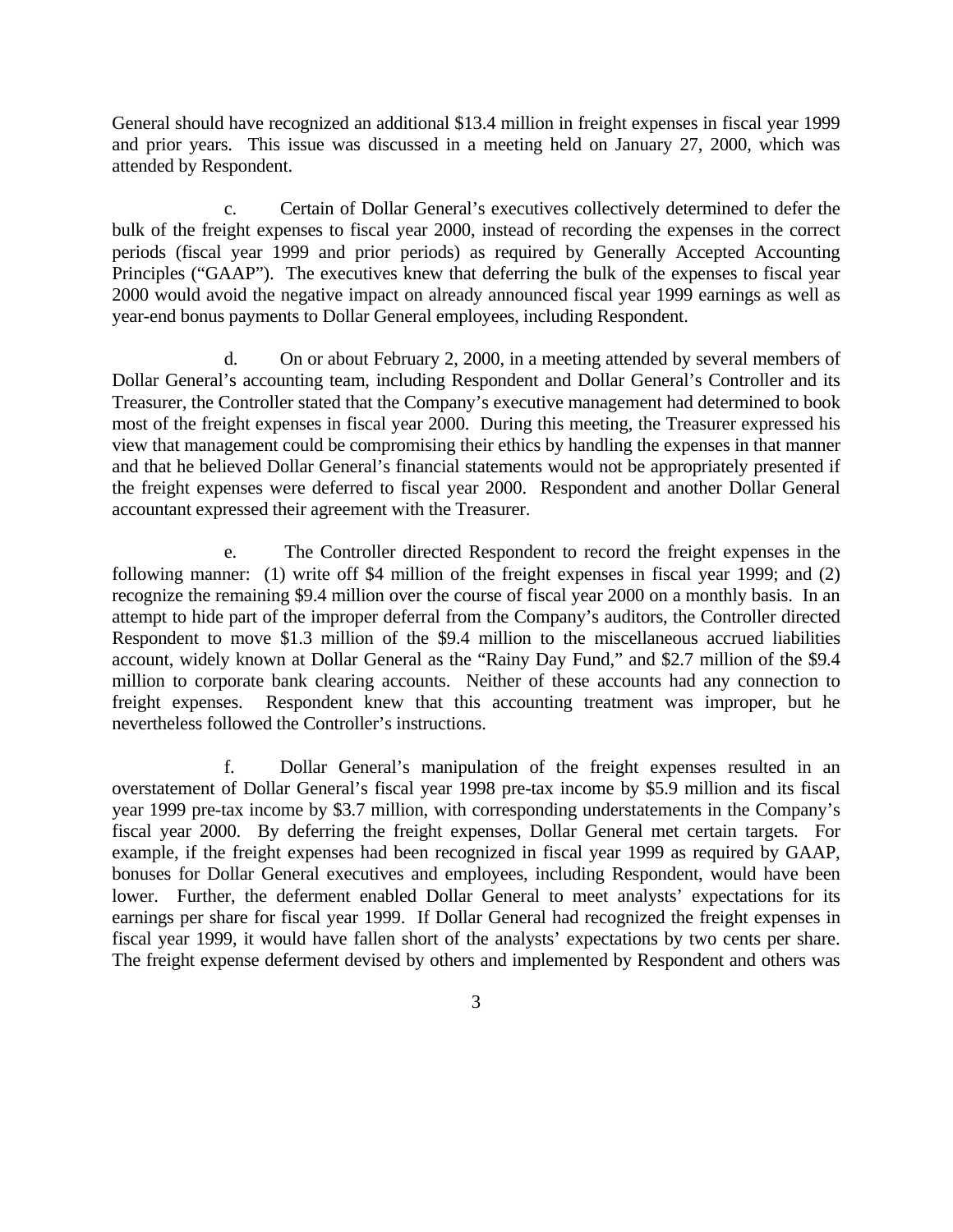in clear violation of Accounting Principles Board Opinion No. 20, "Accounting Changes," which requires a material error in previously issued financial statements to be reported as a prior period adjustment. In addition, because the import freight expense was material to fiscal year 1999, if all of it was recognized in the fourth quarter, the appropriate treatment of the expense was to allocate it correctly across the prior reporting periods it affected in fiscal years 1998 and 1999. That would have required Dollar General to restate those periods, a material event avoided by spreading the amount over fiscal year 2000.

g. Respondent knew or was reckless in not knowing that Dollar General's external auditors would disagree with the handling of these freight expenses. Respondent, knowing that it was wrong to do so, did not bring the issue to the attention of the auditors.

### **2. Overstatement of Cash Accounts**

accounting group discovered an unexplained overstatement of retail cash of at least \$4.7 million. a. From approximately November 1997 until March 2000, Dollar General failed to properly or timely reconcile its consolidated retail store bank accounts to its general ledger. Dollar General's management was aware of this practice for years. Upon ultimate completion of the reconciliation process in Dollar General's fiscal year 2000, Dollar General's Dollar General's Controller proposed that half of this amount be written off against sales expense and the other half be written off against shrink (an expense relating to reduction in inventory) instead of an appropriate administrative expense account. These recommendations were in contravention of GAAP. Dollar General's accounting staff, including Respondent, understood that no one outside of the Company's accounting department was to know of this cash issue.

b. In a later meeting, Respondent suggested to the Controller that the entire overstatement of cash could be written off to the "franchise purchase discount account." The Controller adopted Respondent's proposal and subsequently charged \$3 million of the cash overstatement as an expense to the franchise purchase discount account over six months in fiscal year 2000. This was not consistent with GAAP because the franchise purchase discount account bears no relation to cash accounts at Dollar General. Respondent knew that this suggestion was not consistent with GAAP, but he believed it was an effective way to hide the cash problem. The Controller charged the remaining \$1.9 million to Dollar General's "Rainy Day Fund", an action also contrary to GAAP. Because this \$1.9 million was not expensed by Dollar General in the fourth quarter of fiscal year 2000, Dollar General's fourth quarter 2000 pre-tax income was overstated by that amount, or approximately 2% of Dollar General's restated fourth quarter 2000 pre-tax income.

c. Dollar General filed registration statements on August 1, 2000, August 9, 2000, and March 9, 2001 in connection with securities offerings by Dollar General that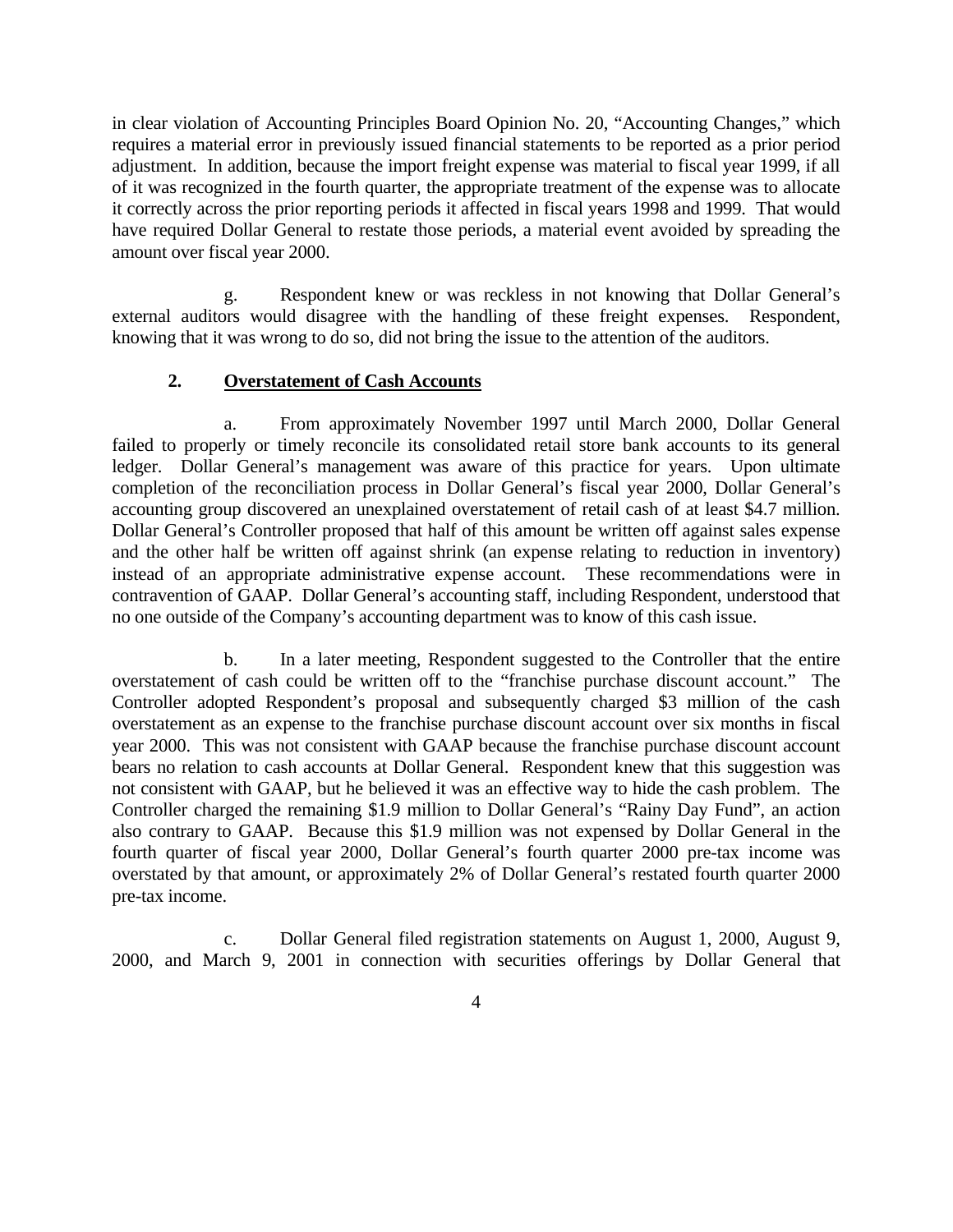incorporated the false financial statements contained in Dollar General's Form 10-K for fiscal year 1999.

# **C. VIOLATIONS**

1. Section 17(a) of the Securities Act prohibits misrepresentations or omissions of material facts in the offer or sale of securities. Section 10(b) of the Exchange Act and Rule 10b-5 thereunder prohibit fraud "in connection with the purchase or sale" of securities. A person who "had knowledge of the fraud and assisted in its perpetration" violates Section 10(b) and Rule 10b-5. SEC v. U.S. Environmental, Inc., 155 F.3d 107, 112 (2d Cir. 1998) (Section 10(b) liability not limited to "supervisors or directors of securities fraud scheme" and includes "subordinates who also violated the securities laws").

2. To hold a person liable under Section 17(a) of the Securities Act, Section 10(b) of the Exchange Act, and Rule 10b-5 thereunder, the misrepresentation or omission must be material, meaning that a reasonable investor would have considered the misrepresented or omitted fact important when deciding whether to buy, sell or hold the securities in question. See Basic Inc. v. Levinson, 485 U.S. 224, 231-32 (1988). In addition, the person must act with scienter, which can be shown by knowledge, or reckless disregard, of the fraudulent scheme or the undisclosed information. See Aaron v. SEC, 446 U.S. 680, 701-02 (1980).

3. Respondent, through his conduct described above, willfully violated Section 17(a) of the Securities Act, Section 10(b) of the Exchange Act, and Rule 10b-5 thereunder. Respondent knowingly participated in and implemented a scheme to under-report Dollar General's expenses in its Fiscal Year 1999, thus causing Dollar General's earnings to be overstated. Respondent also knowingly assisted Dollar General to overstate its cash accounts.

4. Section 13(a) of the Exchange Act requires issuers of registered securities to file with the Commission factually accurate reports. Exchange Act Rule 13a-1 requires the filing of annual reports, and Exchange Act Rule 13a-13 requires the filing of quarterly reports on Form 10- Q. Rule 12b-20 requires disclosure of such additional information as may be necessary to make the required statements not misleading. Implicit in these provisions is the requirement that the information reported be true, correct and complete. See United States v. Bilzerian, 926 F.2d 1285, 1298 (2d Cir. 1991). No showing of scienter is required to violate Section 13(a). See, e.g.*,* SEC v. Savoy Indus., Inc., 587 F.2d 1149, 1165 (D.C. Cir. 1978).

5. As discussed above, Respondent caused Dollar General to file false and misleading quarterly and annual reports with the Commission that misrepresented the financial results of Dollar General. By his conduct described above, Respondent willfully aided and abetted and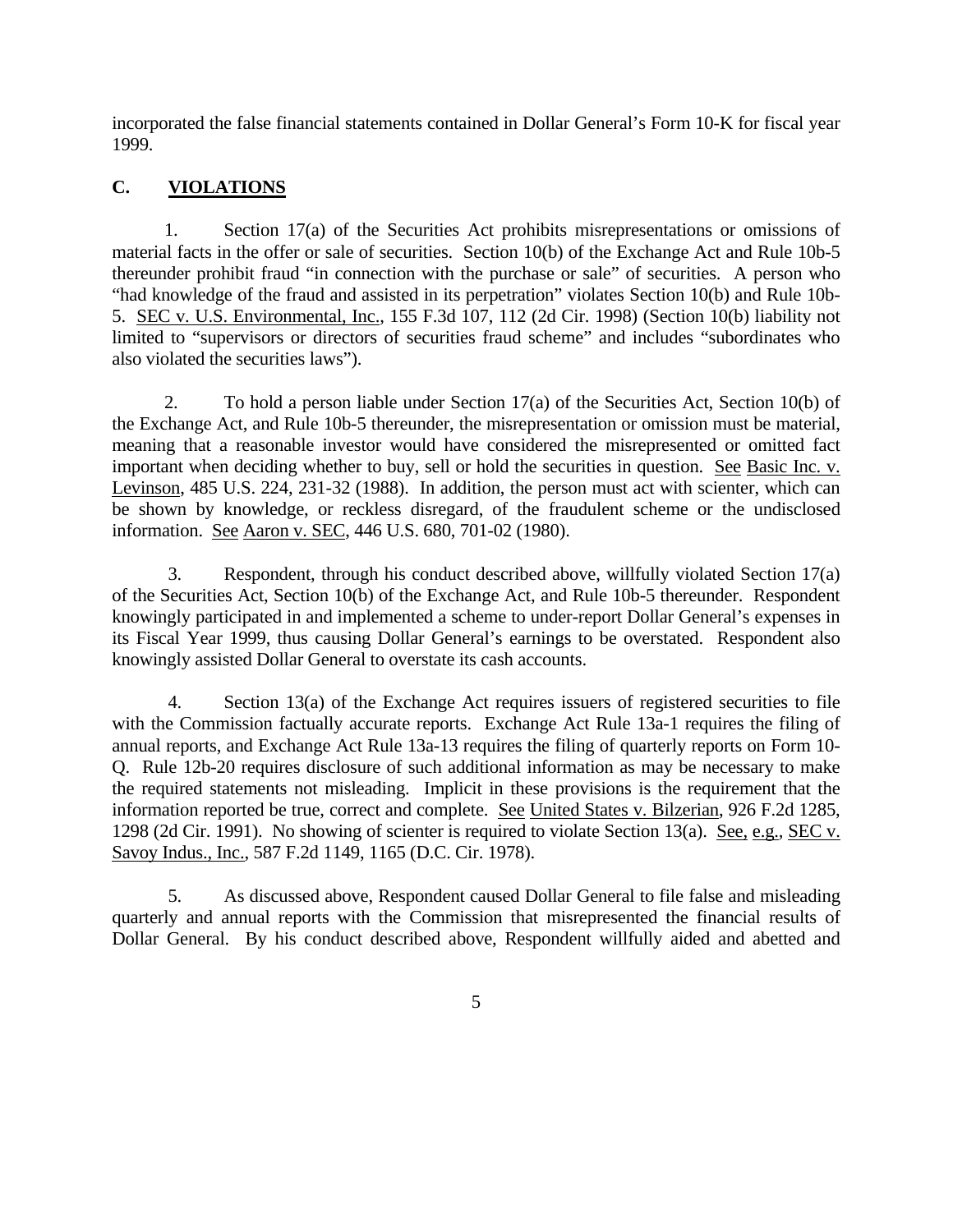caused Dollar General's violations of Section 13(a) of the Exchange Act and Rules 12b-20, 13a-1 and 13a-13 thereunder.

6. Section 13(b)(2)(A) of the Exchange Act requires reporting companies registered pursuant to Section 12 of the Exchange Act to "make and keep books, records, and accounts, which in reasonable detail, accurately and fairly reflect the transactions . . . of the issuer." No showing of scienter is required to establish a violation of Section 13(b)(2)(A). See SEC v. World-Wide Coin Invs., Ltd., 567 F. Supp. 724, 751 (N.D. Ga. 1983). Section 13(b)(2)(B) of the Exchange Act requires reporting companies to devise and maintain a system of internal accounting controls sufficient to reasonably assure that, among other things, transactions are recorded and financial statements are prepared in conformity with GAAP. Section 13(b)(5) of the Exchange Act provides that no person shall knowingly falsify any such book, record, or account or circumvent internal controls. Rule 13b2-1 also prohibits the falsification of any book, record, or account subject to Section 13(b)(2)(A).

7. As described above, Respondent knowingly falsified Dollar General's books and records by recording freight expenses in 2000 that related to prior periods, contrary to GAAP. As a result, Respondent willfully violated Section 13(b)(5) and Rule 13b2-1 thereunder. In addition, Respondent willfully aided and abetted and caused Dollar General's violations of Sections  $13(b)(2)(A)$  and  $13(b)(2)(B)$  of the Exchange Act.

# **D. FINDINGS**

1. Based on the foregoing, the Commission finds that Respondent engaged in improper professional conduct within the meaning of Rule 102(e)(1)(ii) of the Commission's Rules of Practice and willfully violated and willfully aided and abetted the violation of provisions of the federal securities laws within the meaning of Rule  $102(e)(1)(iii)$  of the Commission's Rules of Practice.

2. Based on the foregoing, the Commission finds that Respondent (a) willfully violated Section 17(a) of the Securities Act and Sections 10(b) and 13(b)(5) of the Exchange Act and Rules 10b-5 and 13b2-1 promulgated thereunder; and (b) willfully aided and abetted and caused Dollar General's violations of Sections 13(a), 13(b)(2)(A) and 13(b)(2)(B) of the Exchange Act, and Rules 12b-20, 13a-1 and 13a-13 promulgated thereunder.

# **E. UNDERTAKINGS**

1. In connection with this proceeding and any related judicial or administrative proceeding or investigation commenced by the Commission or to which the Commission is a party, Respondent undertakes and agrees (i) to appear and be interviewed by Commission staff at such times and places as the staff requests upon reasonable notice; (ii) to accept service by mail or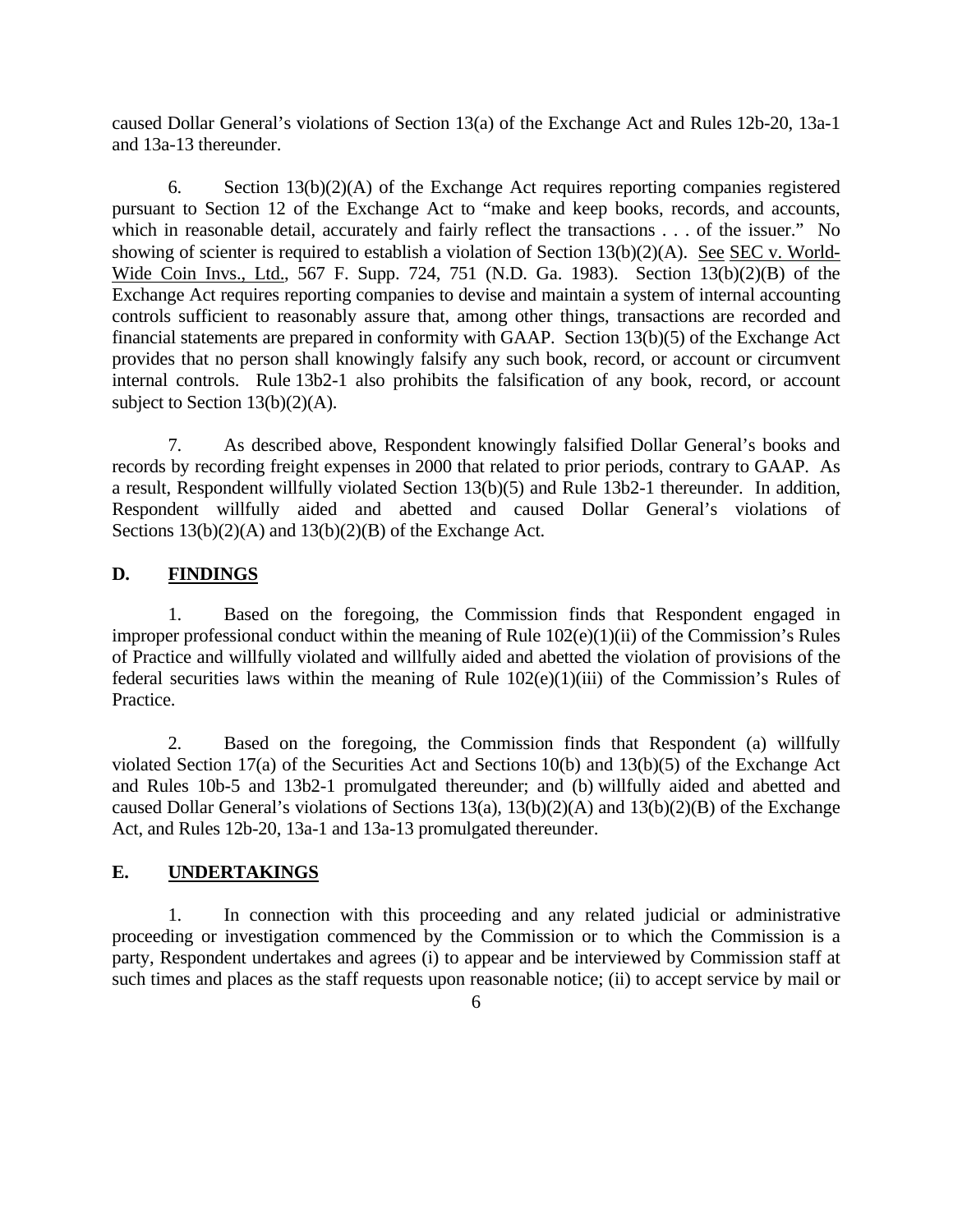facsimile transmission of notices or subpoenas issued by the Commission for documents or testimony at depositions, hearings, or trials, or in connection with any related investigation by Commission staff; (iii) to appoint Respondent's attorney Therese D. Pritchard, Esq. of Bryan Cave LLP, 700 Thirteenth Street, NW, Washington D.C. 20005-3960, as agent to receive service of such notices and subpoenas; (iv) with respect to such notices and subpoenas, to waive the territorial limits on service contained in Rule 45 of the Federal Rules of Civil Procedure and any applicable local rules; and (v) to consent to personal jurisdiction over Respondent in any United States District Court for purposes of enforcing any such subpoena.

#### **IV.**

In view of the foregoing, the Commission deems it appropriate to impose the sanctions agreed to in Respondent's Offer.

Accordingly, it is hereby ORDERED, effective immediately, that**:** 

A. Respondent shall cease and desist from committing or causing any violations and any future violations of Section 17(a) of the Securities Act and Sections 10(b) and 13(b)(5) of the Exchange Act and Rules 10b-5 and 13b2-1 promulgated thereunder; and from causing any violations and any future violations of Sections 13(a), 13(b)(2)(A) and 13(b)(2)(B) of the Exchange Act, and Rules 12b-20, 13a-1 and 13a-13 promulgated thereunder.

B. Respondent is denied the privilege of appearing or practicing before the Commission as an accountant.

C. After three years from the date of this Order, Respondent may request that the Commission consider his reinstatement by submitting an application (attention: Office of the Chief Accountant) to resume appearing or practicing before the Commission as:

1. a preparer or reviewer, or a person responsible for the preparation or review, of any public company's financial statements that are filed with the Commission. Such an application must satisfy the Commission that Respondent's work in his practice before the Commission will be reviewed either by the independent audit committee of the public company for which he works or in some other acceptable manner, as long as he practices before the Commission in this capacity; and/or

2. an independent accountant. Such an application must satisfy the Commission

that: